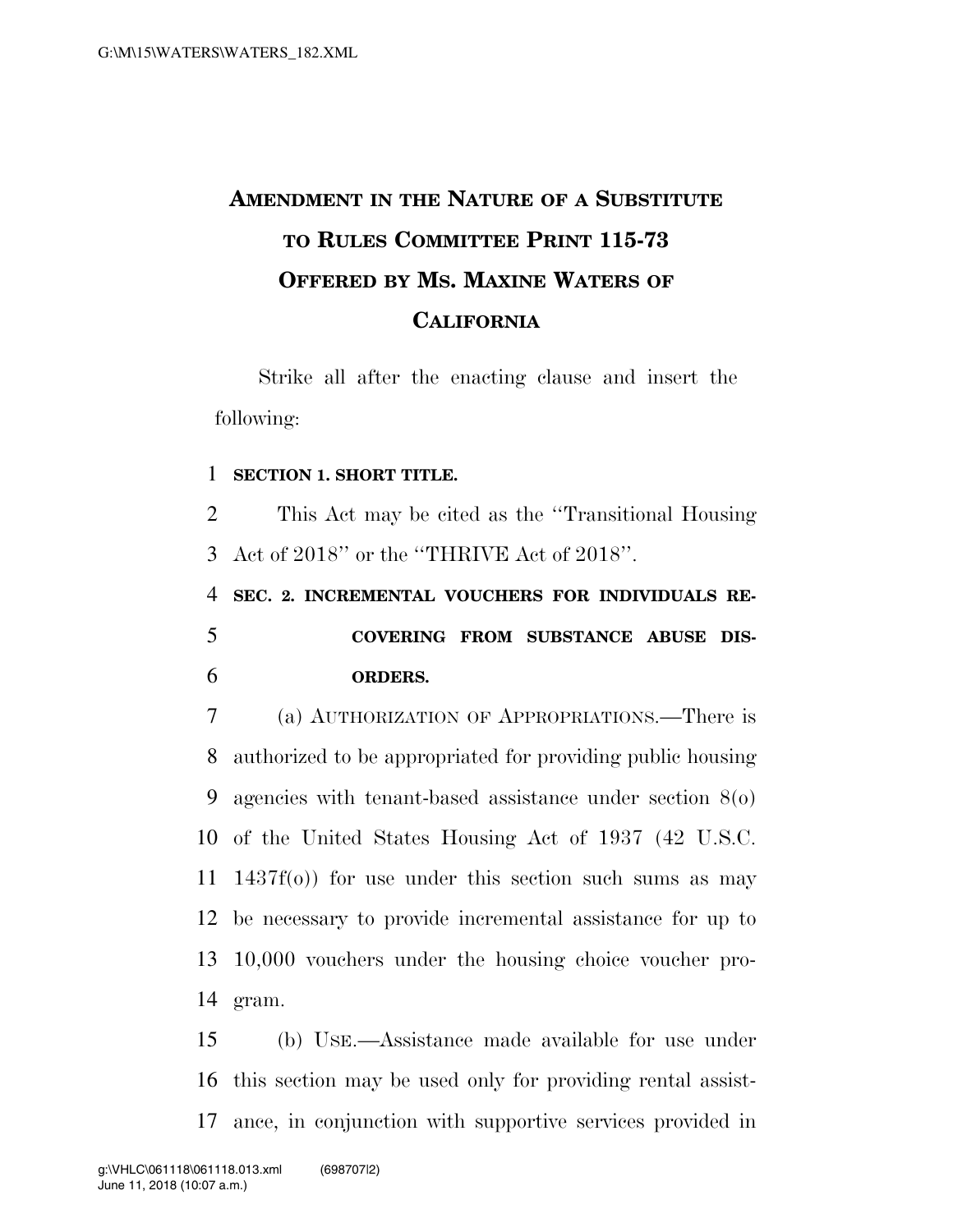accordance with subsection (c), on behalf of families hav- ing a member who, as of the time of initial receipt of as- sistance under this section, has a substance abuse dis- order, including opioid abuse disorders, or is in recovery from such a disorder.

 (c) ALLOCATION.—Assistance made available for use under this section shall be allocated by the Secretary of Housing and Urban Development by means of a competi- tion among public housing agencies that have entered into a partnership with a nonprofit organization or organiza- tions who shall provide supportive services for families on behalf of whom rental assistance is provided with amounts made available under this section. Such competition shall incorporate selection criteria that consider capacity and history of the partnering nonprofit organizations, the prevalence of substance abuse disorders in the jurisdiction served by the agency, geographic diversity among agencies selected to receive such assistance, and such other issues as the Secretary considers appropriate. The Secretary shall consult with the Secretary of Health and Human Services in establishing such competition.

 (d) APPLICATIONS.—The Secretary shall provide for public housing agencies and their partner nonprofit orga-nizations to jointly submit applications for assistance